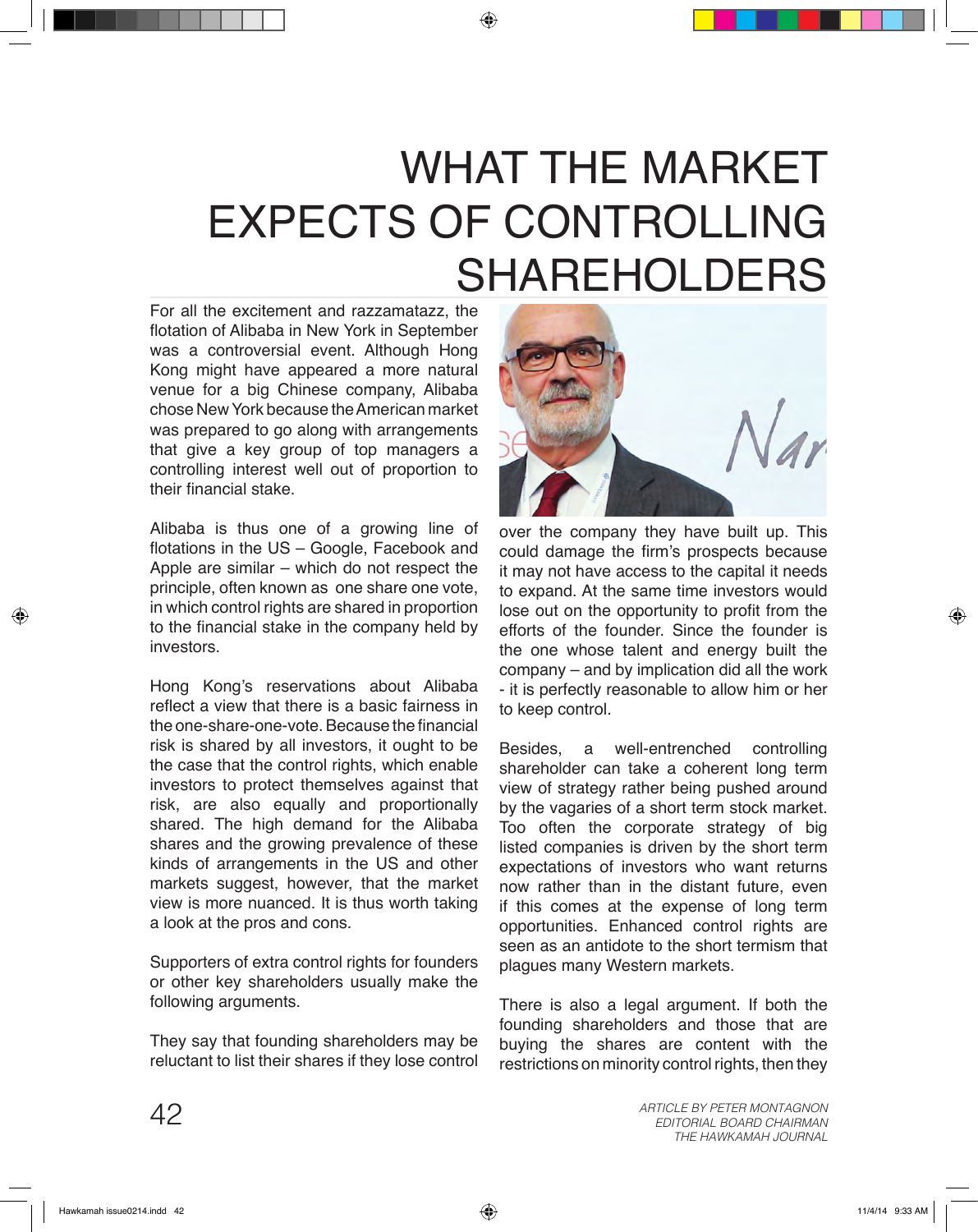should be entitled to agree to this. To prevent them doing so amounts to an infringement of their freedom of contract, which is a basic right.

With the excitement around big flotations like Alibaba, even though the aftermarket can sometimes bring disappointments, it is easy to assume that these arguments should hold sway, but there are some strong arguments on the other side as well, which explain the refusal of Hong Kong to authorise the listing.

Enhanced control rights are usually all right as long as the minority shareholders are doing well. When this is no longer the case, either because the company has hit a difficult patch or because the controlling shareholder is extracting benefits at the expense of the minorities, things start to look a little different. Over the last couple of years some overseas mining companies listed in the UK market, notably Bumi plc and Eurasian Natural Resources(ENRC), gave very big problems because of the behaviour of dominant shareholders which caused the minorities serious financial losses. As a result the UK Listing Authority has revised its rules to

allow, among other things, some safeguards over the election of directors when there is a controlling shareholder.

Since their fingers have been burned, large international investors are generally wary of arrangements which unduly protect and enhance the control rights of block holders. Their concern is that the controlling shareholder may use his or her power to divert entitlements to him or herself at the expense of the minorities. The risks are especially large when the controlling shareholder also owns companies that are not listed and is moving assets between them.

Enhanced control rights reinforce these concerns. They can also mean that<br>management becomes entrenched and management becomes entrenched cannot be dismissed even if it is running a completely flawed strategy. Nor can the company be taken over, if things have reached the stage where it is better under a different owner. This is not to say that takeovers are always a good idea, but a properly functioning market in corporate control does provide a good discipline on management.



43 *ARTICLE BY PETER MONTAGNON EDITORIAL BOARD CHAIRMAN THE HAWKAMAH JOURNAL*